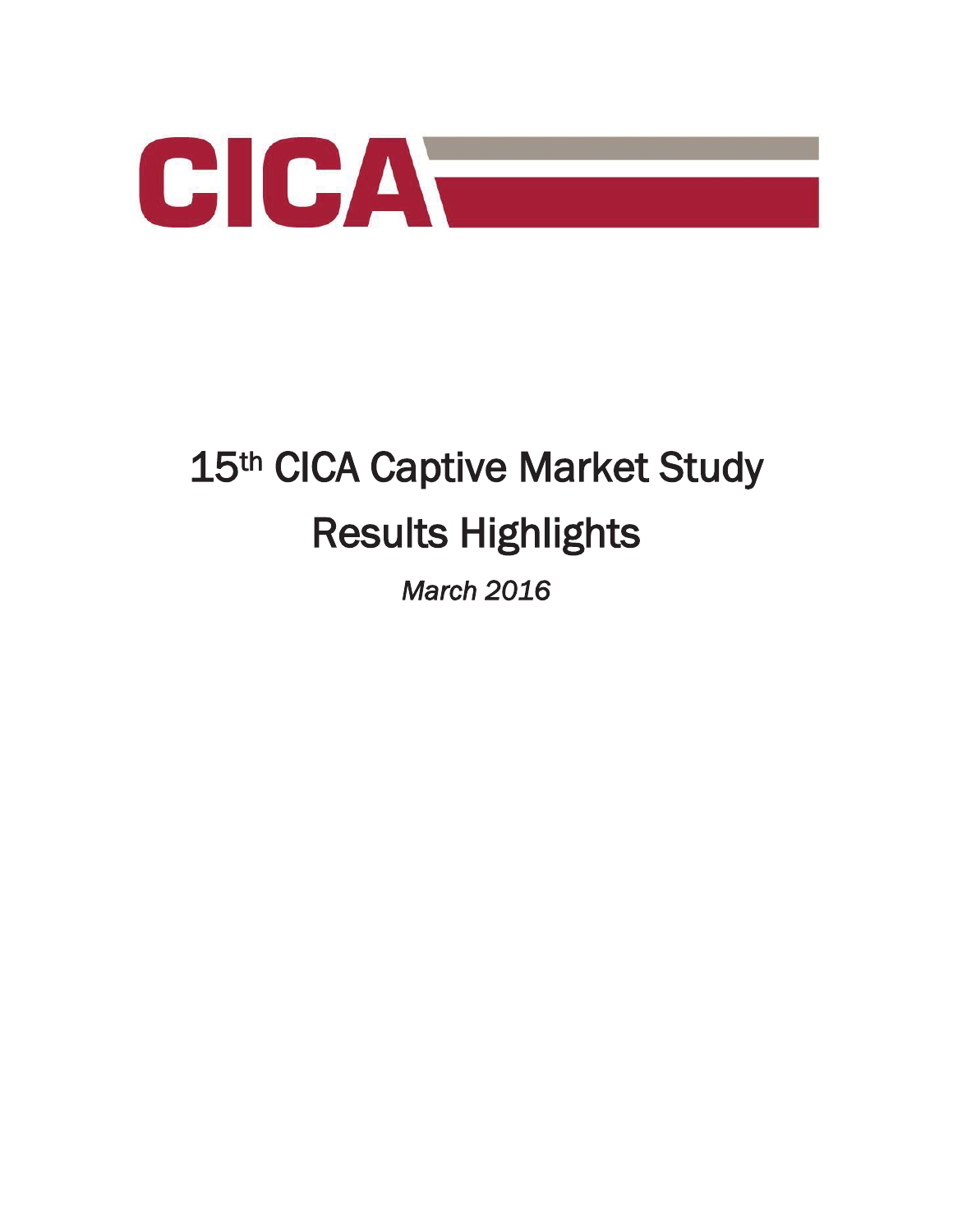## 15<sup>th</sup> CICA Captive Market Study - Results Highlights

After a year's hiatus for a strategic review, the Captive Insurance Companies Association (CICA) again engaged Veris Consulting to conduct a newly focused, confidential survey of captive insurance company owners from September 9, 2015 to November 2, 2015. The following presents highlights of the results from 255 survey participants. CICA members can access the full, compiled results, including open-ended responses and a breakout for single parent captives, on the members-only section at www.cicaworld.com.

#### Survey Objectives

- To encourage the discovery, or reconsideration, of how a captive can add increasing value
- To better understand how CICA can support this continued value proposition

#### Key Findings

- While single parent captive owners still represent more than three quarters of the participants, the respondents to this year's survey represent a broader cross section of industries and domiciles than in previous surveys. That said, the survey responses were similar across captive types, industries and domiciles.
- Nearly 30% of the 'Other' industry sector is comprised of captive managers who own captives in order to assist existing and prospective clients with their risk management needs. They present a unique set of captive owner issues not previously captured by the survey.
- Cyber risk, mentioned by slightly more than three-quarters of respondents, is the number one emerging risk and the number one non-traditional risk that the survey participants are currently grappling with, with the more specific cyber issues from emerging technologies (drones, Internet of Things, etc.) mentioned by a quarter of respondents. In the 'Other' category, the issues arising from the sharing economy (Uber, Airbnb, etc.) are just beginning to emerge as risk management concerns.
- Health insurance (employee medical stop loss) is the number two non-traditional risk in captives, also mentioned by more than two-thirds of respondents. It is the number three emerging risk in captives.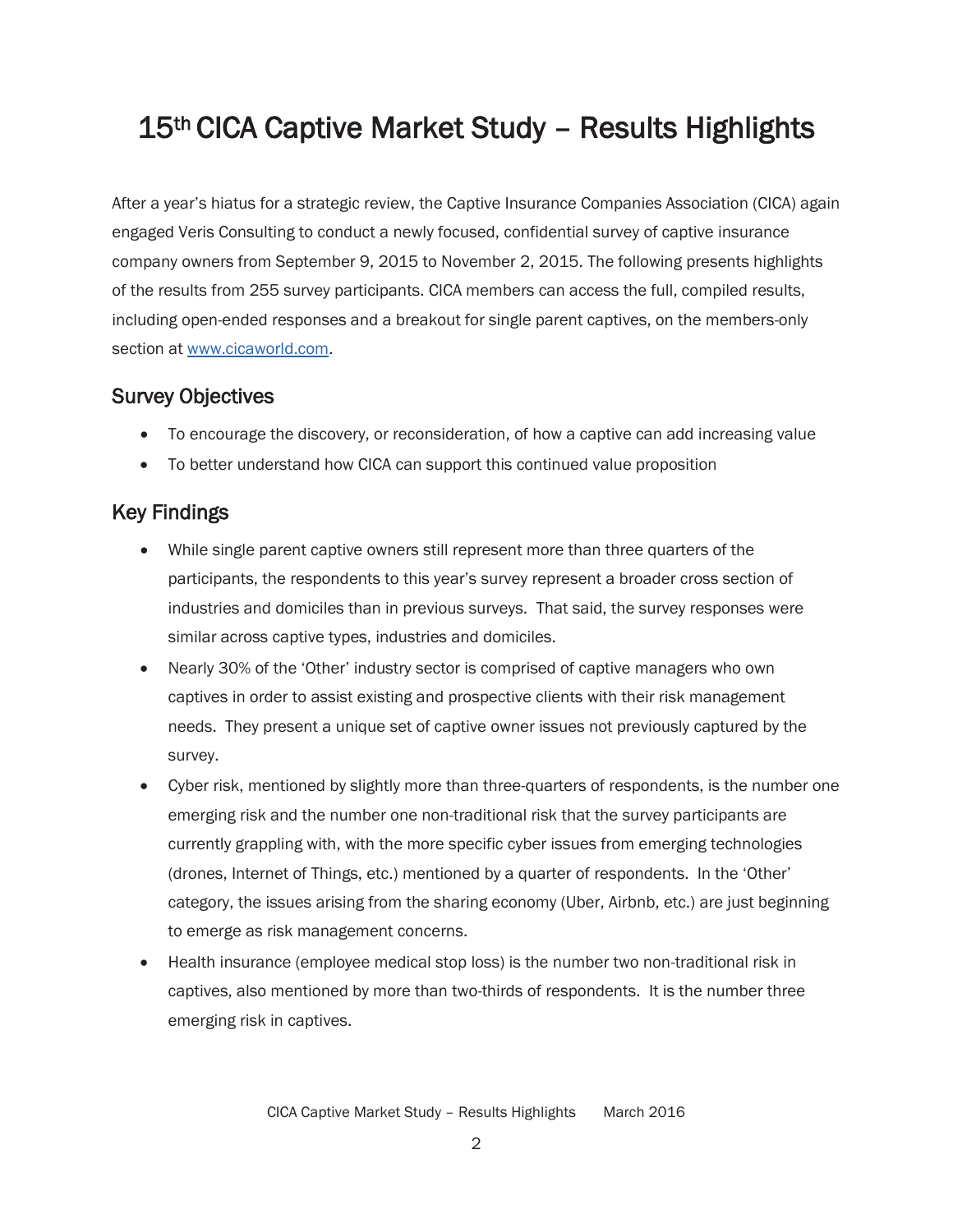### Key Findings cont.

- Captive owners are planning to use captives more frequently for non-traditional insurance solutions.
- About 50% of the survey participants are considering putting one or more new coverages in their captive in the next 12-24 months, while the other 50% are either already insuring nontraditional risk in their captive or are satisfied that the traditional coverage(s) in their captive meet their current risk financing needs.
- According to the survey participants, the top five ways that their captive currently creates value are (1) plugging holes in their insurance program (73.7%); (2) recapturing premiums that would otherwise be spent in the commercial insurance market (67.4%); (3) providing unique coverage solutions (59.4%); (4) accessing reinsurance market (54.9%); and (5) funding retentions / centralizing buying (54.3%).
- $\bullet$  To enhance their ability to maximize the value their captive can create 25.8% of the survey respondents thought they would need a consistent, supportive regulatory environment, 25.1% reported that they would need an aligned partnership with their fronting carriers, reinsurers and service providers, 23.2% felt they would need greater senior management support, 18.7% said they would need a supportive tax code and 7.1% cited other things they would need to enhance their ability to get the most value from their captive.
- By far the biggest challenge cited by the survey participants in doing more with their captive was resources (30.1%); lack of management support (21.5%); ongoing use of capital (12.0%); upfront costs of new programs (11.4%); and lack of knowledge about other, new ways to use their captive (10.8%).
- When asked how they might overcome these challenges, the participants used many different words. However, the message was clear that the keys to overcoming the challenges were twofold: (1) effective communication by and among all stakeholders as respects the value and benefit of a captive, especially in quantitative terms that senior management at the parent company can relate to, and (2) enhanced partnerships/alignments among all stakeholders regarding the vision, goals, objectives and expectations throughout the life cycle of the captive.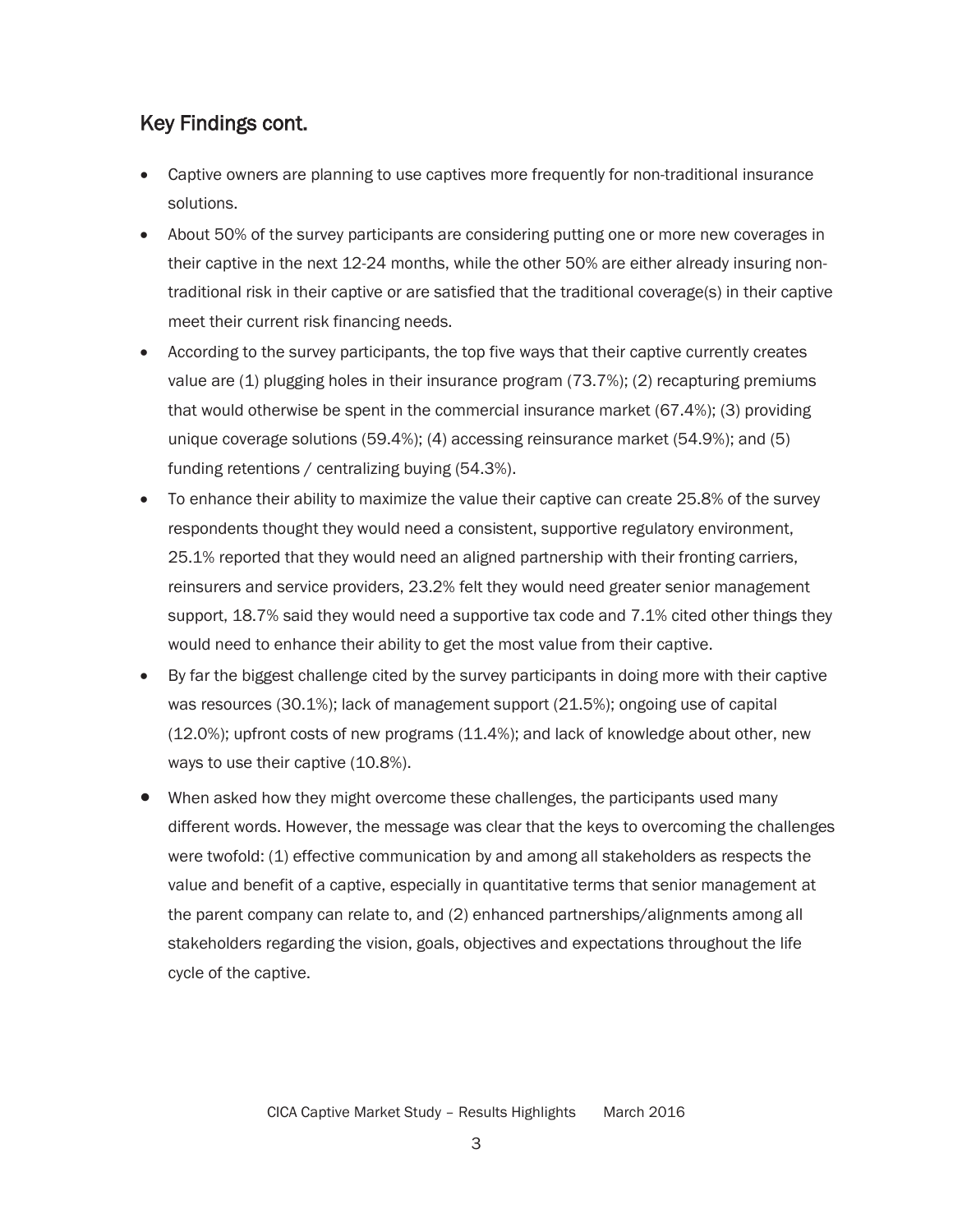#### Participant Profile



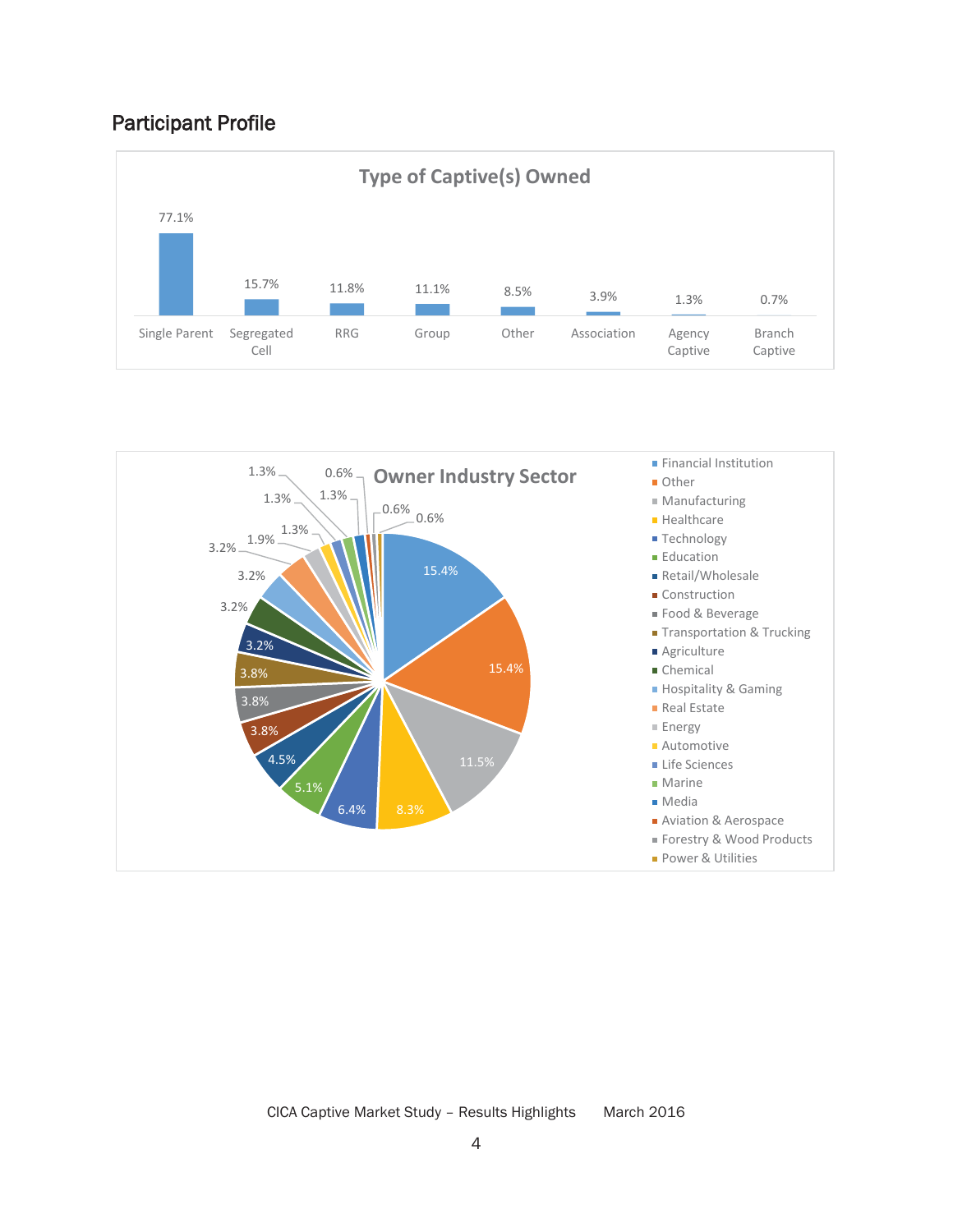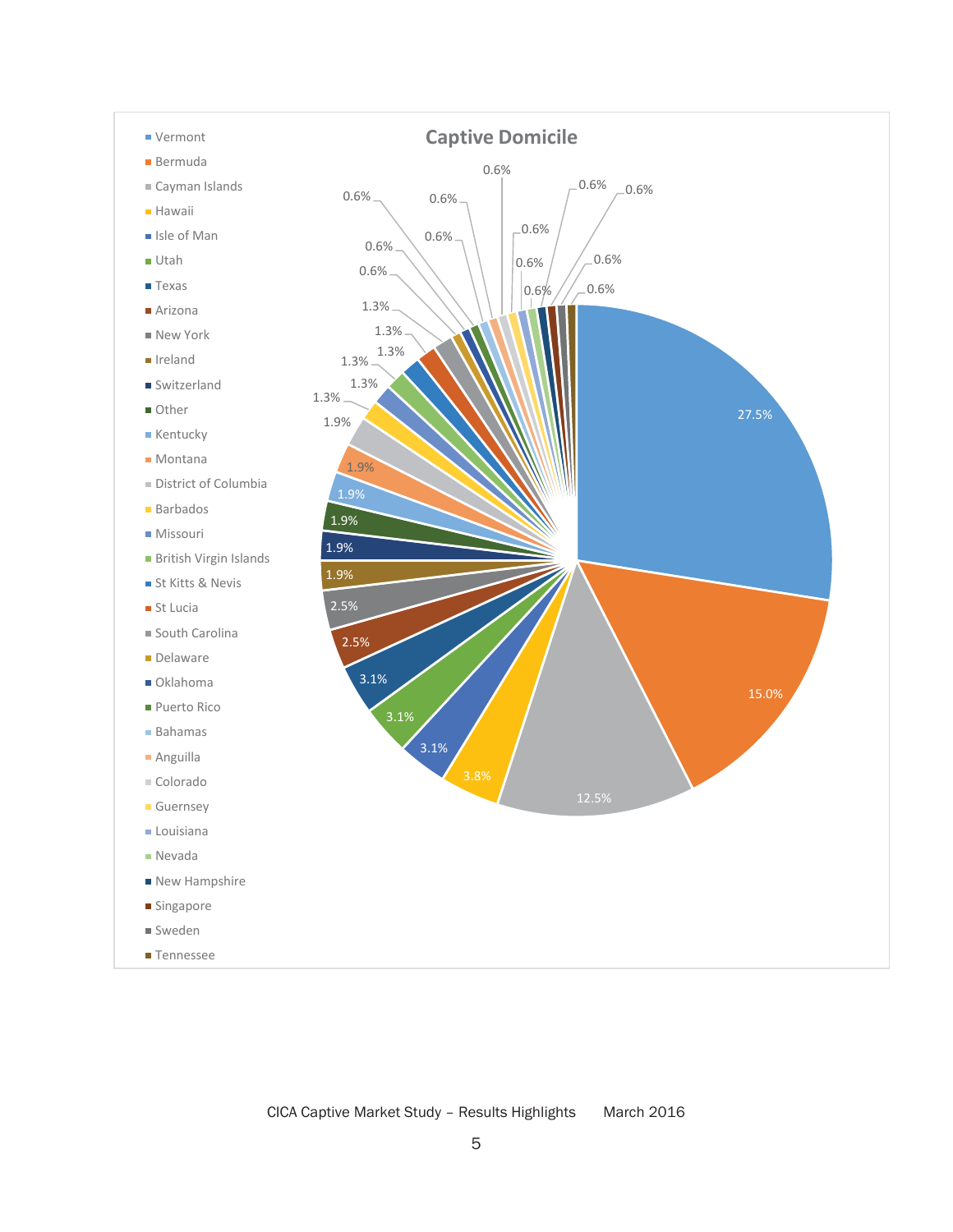#### Result Highlights

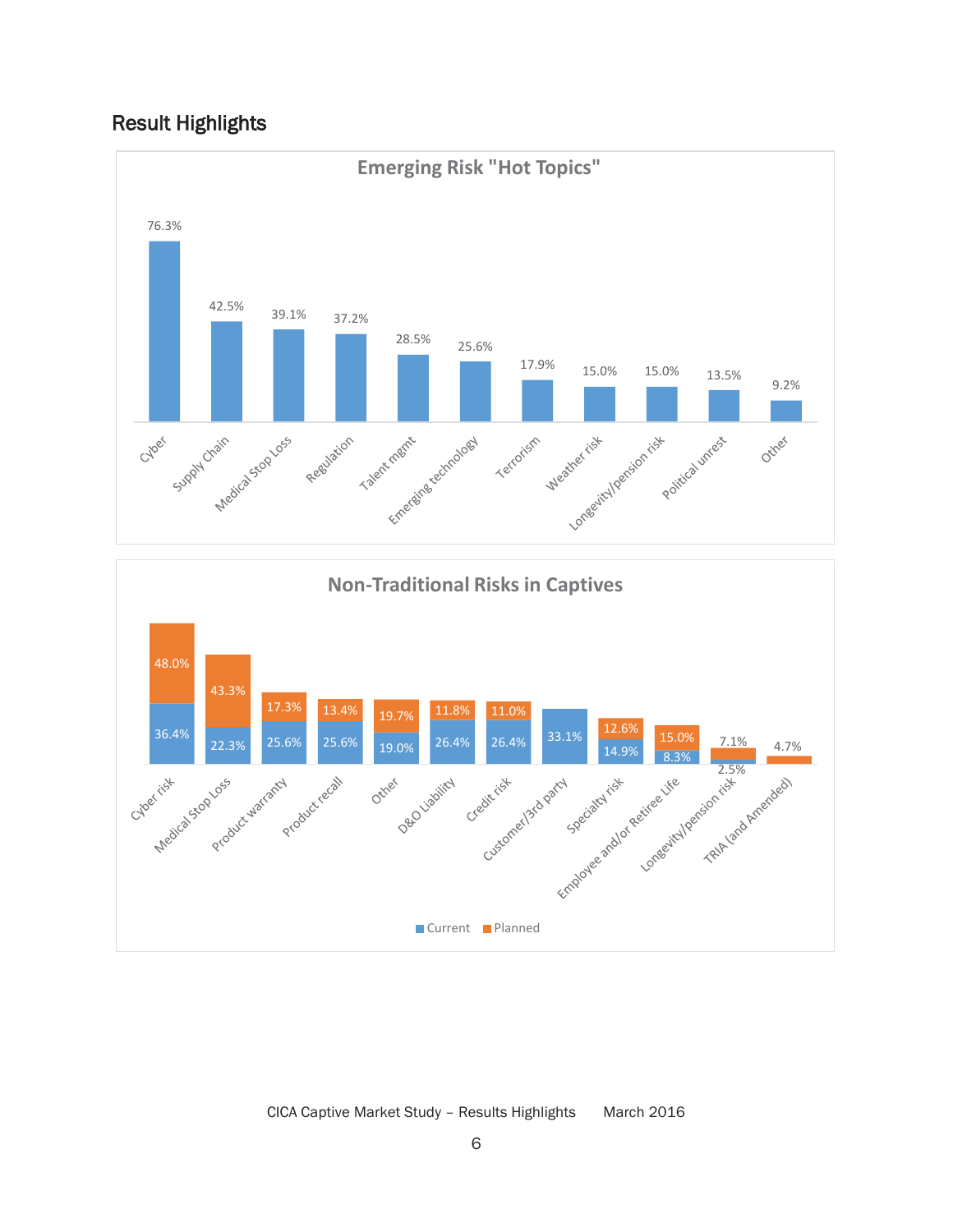



CICA Captive Market Study – Results Highlights March 2016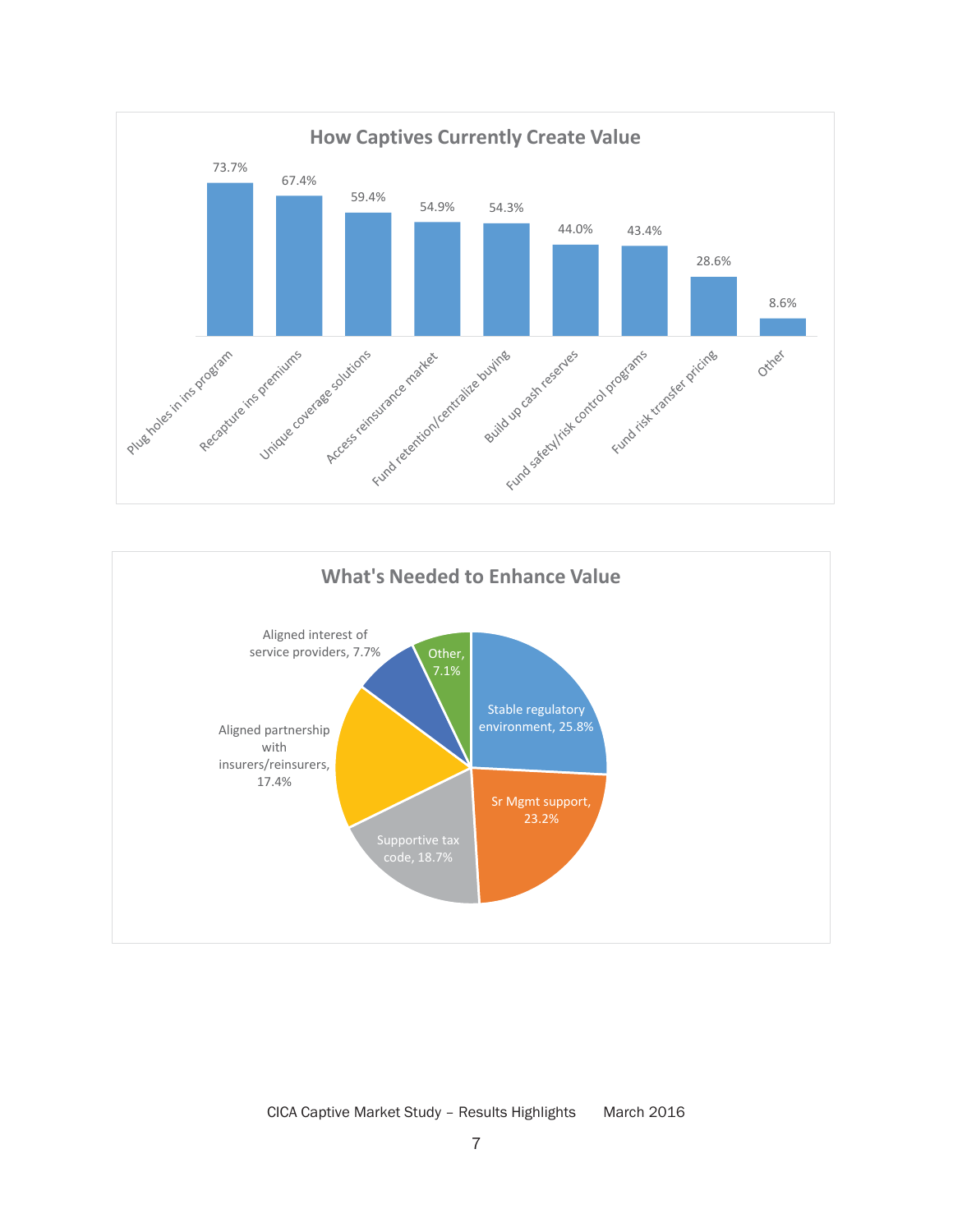

#### **Contacts**

For more information about the CICA 15<sup>th</sup> Annual Captive Insurance Market Study, contact Dennis Harwick, President, Captive Insurance Companies Association at dharwick@cicaworld.com.

#### About CICA

CICA is the only global domicile-neutral captive insurance association. CICA is committed to providing the best source of unbiased information, knowledge, and leadership for captive insurance decision makers. CICA is your advocate around the world, key to the captive industry and *the* resource for captive best practices.

#### About Veris

Veris Consulting, Inc. was formed in 2000 and consists of technology-based survey and research services (such as CICA's market study), forensic accounting and litigation support, outsourced internal auditing and accounting, and information technology consulting. It serves a diverse clientele throughout the United States, as well as clients in Europe and the Caribbean. Services are provided from its headquarters in Reston, Virginia. Further information is available at www.verisconsulting.com.

#### About Participant Support

CICA acknowledges the ongoing support and participation of CICA members in the annual market study, as well as the captive domicile associations that encouraged their members to participate in the 2016 Market Study, including the Arizona Captive Insurance Association, the Bermuda Insurance Management Association, the Captive Insurance Council (DC), the Insurance Managers Association of Cayman, the